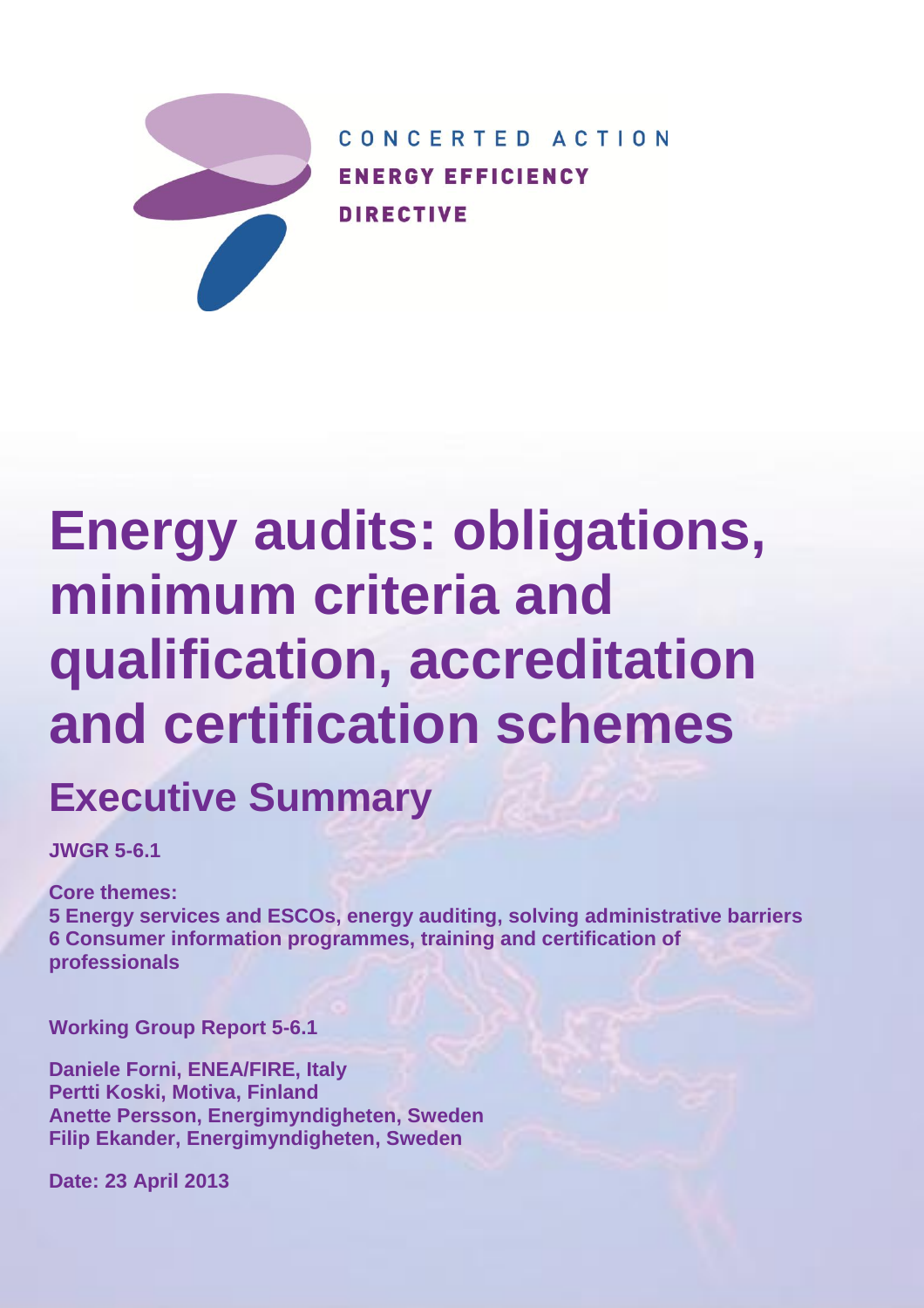An energy audit is a procedure to evaluate the state of "energy health" of an organisation, service or system and to identify potential energy and economic saving opportunities. It is the first step in an energy services approach and in energy planning (eg, energy review in the energy planning phase of ISO 50001 and emissions inventory in the Covenant of Mayors). Energy audits were considered a very important tool in the Energy Services Directive. The Energy Efficiency Directive underlines the role of energy audits, encouraging their use by public authorities and setting an audit obligation for large enterprises. The Energy Efficiency Directive moreover contains a set of minimum criteria for energy audits.

According to the Energy Efficiency Directive, energy audits can be carried out by qualified and/or accredited experts according to qualification criteria. The audits may be carried out by in-house experts or energy auditors provided that the Member State concerned has put in place a scheme to assure and check their quality. There is a further option whereby audits are implemented and supervised by independent authorities under national legislation.

Energy auditors are one of the categories of energy service providers that fall under the requirements on certification in Article 16 in the Directive. This article states that in a case where a Member State finds the national level of technical competence, objectivity and reliability is insufficient, it shall ensure that, by 31 December 2014, certification and/or accreditation schemes and/or equivalent qualification schemes are being set up.

Three aspects of the transposition of the EED are considered to be urgent; they relate to the definition of the implementation framework and to deadlines. These urgent aspects are:

1) Qualification-accreditation-certification schemes for energy audits providers. Art. 16.1 asks Member States to ensure the availability of such schemes, by the end of 2014 to raise "the national level of technical competence, objectivity and reliability".

2) Minimum requirements for energy audits, taking into consideration Annex VI and the suggestion in art. 8.7.

3) The obligation on large enterprises to undergo periodic energy audits. Art. 8.4 sets an obligation for large enterprises to undergo an energy audit by 5 December 2015 and every four years thereafter.

These three topics are interconnected: qualification-accreditation-certification, together with other requirements such as tools, help to set and sustain the quality and cost effectiveness of energy audits. The obligation requires a framework to be in place which guarantees the standard of energy audits.

To analyse these aspects of energy audits, a questionnaire was distributed to the participants in the Concerted Action for the Energy Efficiency Directive. Responses were received from 26 out of 29 Member States (including Croatia and Norway).

The questionnaires provided the following insights.

## **Availability of high quality, cost-effective energy audits**

The Energy Efficiency Directive requires that Member States promote the availability to all final customers of high quality, cost-effective energy audits. According to the results of the survey, high quality and cost-effective energy audits are already to a large extent available in the **household**, **buildings** and **industrial** sectors while they are less common in logistics/transport, energy and agriculture. This may be the result of a lack of consideration of the potential benefits of ad hoc energy audits in these sectors or it may relate to the specificity of these sectors. Audits are carried out in most Member States by qualified or accredited/certified experts; the option of audits implemented or supervised by independent authorities under national legislation is less common.

A variety of methods have been adopted to assure the quality of energy audits. Auditor training, guidelines, tools and templates are widespread and accreditation/certification procedures are also used by a large number of Member States to guarantee the quality of audits.

Most Member States have an existing scheme or programme for qualification and/or certification of energy auditors. For those Member States that are planning to launch a qualification and/or certification scheme, there is a clear need for new or improved systems for training of energy auditors, especially in the buildings and transport sectors.

#### **Minimum requirements for energy audits**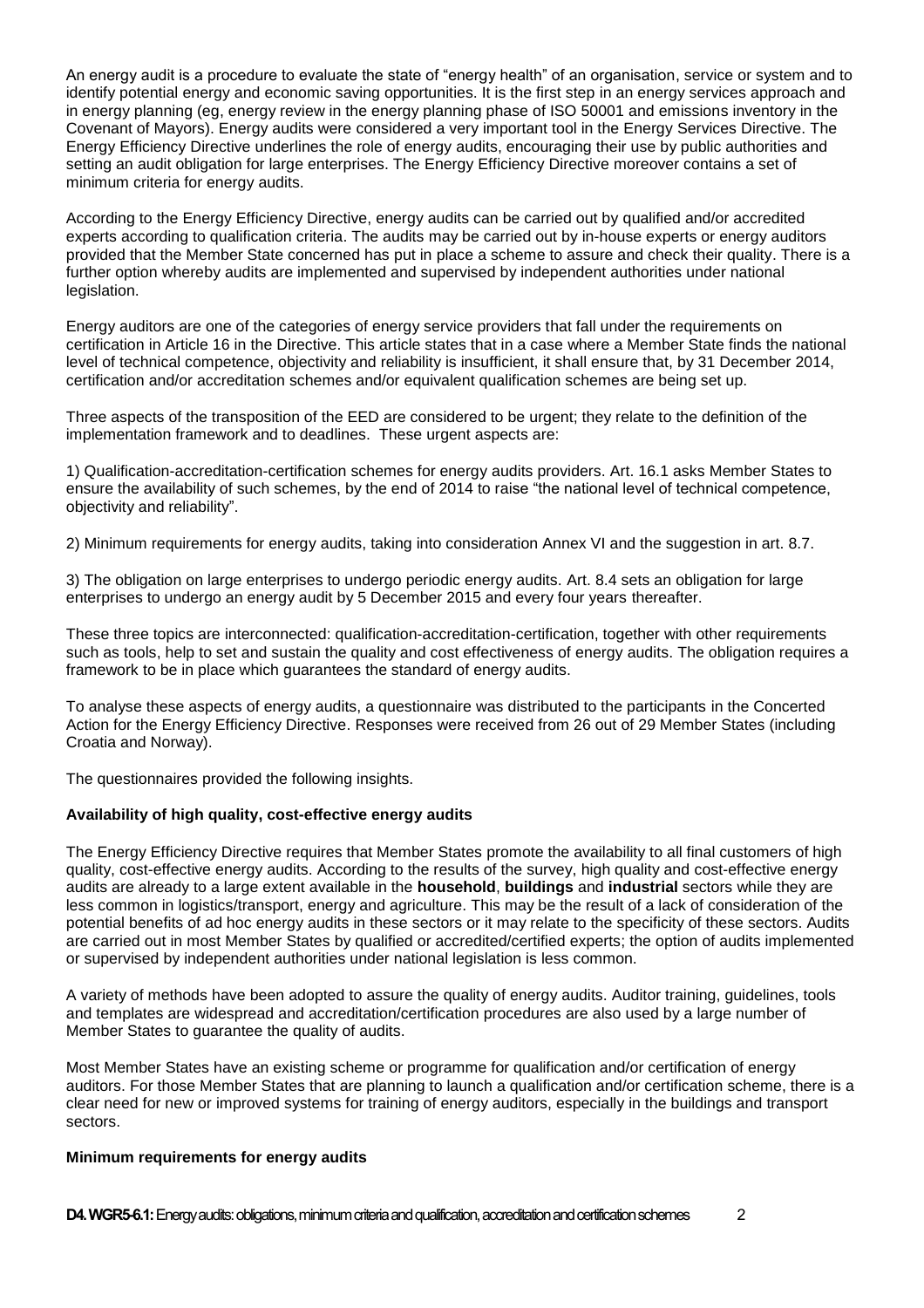The minimum requirements for energy audits listed in Annex VI are generally widespread among the Member States. There has been less consideration of the storability of data and of life cycle cost analysis. There is less uptake of the suggestion included in art. 8.7 on the feasibility of connecting to district heating/cooling.

There are a number of useful and cost-effective audit tools (guidelines, templates for collecting data and reporting, checklists, etc.) that should be considered in setting up or renewing an energy audit programme. A database of energy audits can be useful for managing and monitoring the programme and can also, if representative, build confidence in the results of energy audits among banks, thus making more funding available for implementation of suggested measures.

Energy audits should also contain financial indicators (eg, Discounted Payback, Internal Rate of Return, Return On Investment) if those indicators are used by the decision maker and/or if financing is required.

#### **Energy audit obligations**

Energy audit obligations were already present in five Member States, in different sectors and with different thresholds, periodicity and additional requirements. Only 2 of these Member States have a structured supporting framework. Almost half of the Member States who responded to this part of the questionnaire do not have energy audit obligations at the moment and have not started preparing for implementation.

Incentives to carry out audits or to implement audit suggestions are a key factor in engaging a high proportion of those affected by an obligation. There are also other requirements linked to incentives which should be considered, for example, simplified management systems.

A list of the organisations/users subject to the obligation would be very useful to help inform and involve them.

A web site for collection of and information about energy audits is a must.

# **Added Value**

Further work of the CA EED participants aims to investigate some aspects of energy audits related to specific requirements of the Energy Efficiency Directive.

The information gathered through the questionnaire and other relevant material from European projects, papers and previous findings of Concerted Action research were presented together with interesting case studies at a CA EED meeting in Dublin (26-27 March 2013).

The added value of this work is to collect experiences, good practice, ideas, approaches and possible solutions from all the Member States, sharing and discussing them with the person involved in the transposition of the Energy Efficiency Directive.